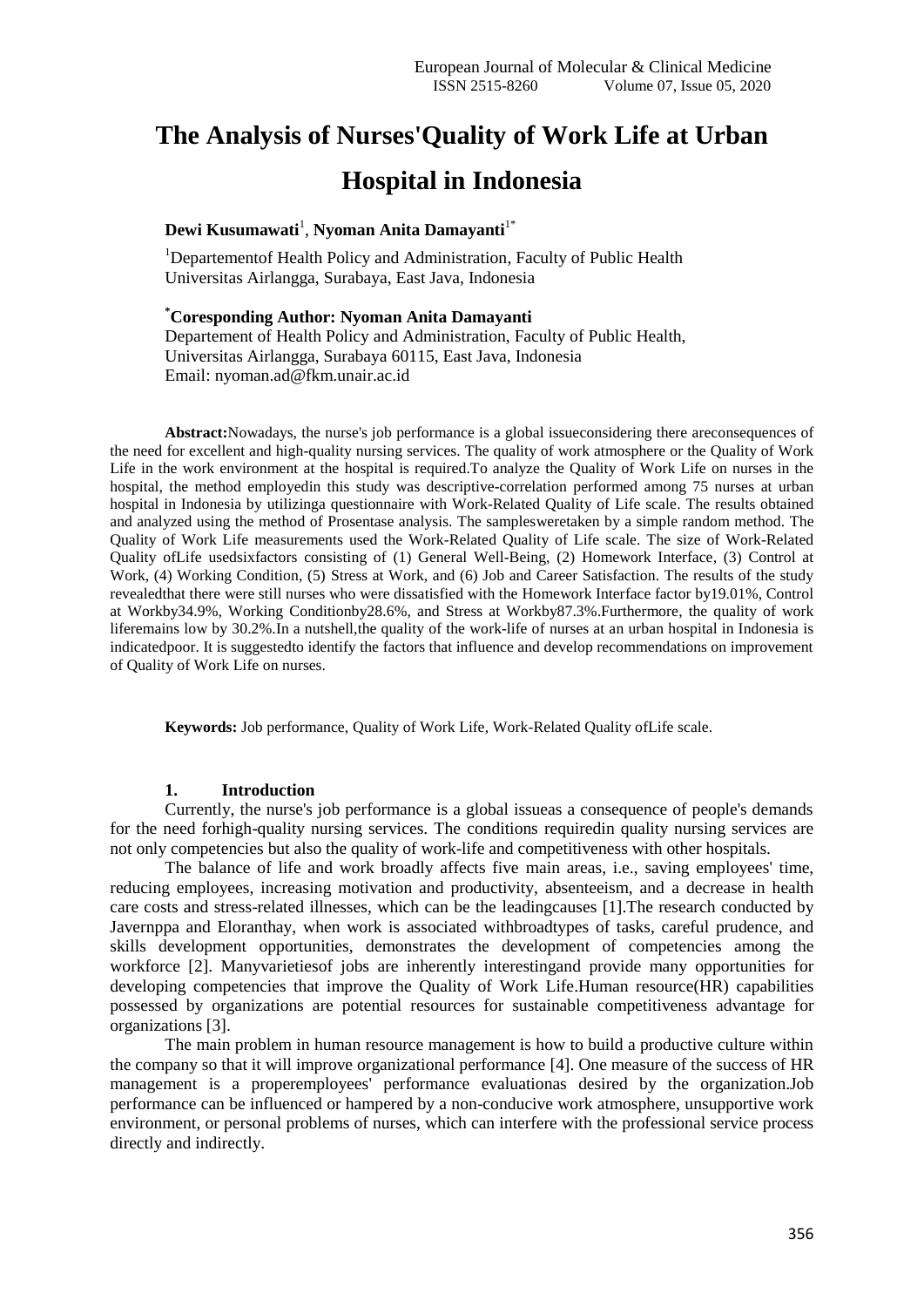The dimensions of performance evaluationare efficiency and effectiveness. The quality of work-life influences performance evaluation. An organization's competitiveness needs something dynamic to ensurethat employees are motivated enough to get high-performance appraisals. Current conditions, society, and market share require a high level of dynamism in performance with a high intensive work system and quality of work-life<sup>[5]</sup>. Thus, the quality of work-life is defined as a strategy, operation, and workplace environment that promotes and maintains employee satisfaction to createa more comfortable working condition for employees and organizational effectiveness for employers [6].In the hospital sector, the Quality of Work Lifeis one of the essentialaspectsthat haveto do with improving the work performance of qualified hospital employees.

In 2013, the performance evaluation of nurses at theurban hospitals in Indonesia was considered low because only 5.66% was indicated good, meaning that the job performance of nurses at theurban hospitals in Indonesia was still poor.This study aimed to identify the Quality of Work Lifeof nurses at the urban hospitals in Indonesia and identified the factors that affect the Quality of Work Lifeas well asto formulate recommendations to improve the nurses'Quality of Work Life.

#### **2. Material and methods**

#### *2.1Research design, population, samples, and variables*

The method employedwasdescriptive-correlation, and its purpose wasapplicable. This study employeda quantitative approachand was conducted on nurses at an urban hospital in Indonesia. The samples were 63 nurses of the total number of nurses available.

#### *2.2Instruments*

Quality of Work Lifemeasurement usedthe Work-Related Quality of Life scale [7]. The Work-Related Quality of Life measure hassix core factors which explain most of the variation and quality of individual work life, consisting of (1) general well-being including mood, depression or anxiety, life satisfaction, quality of life as a whole, general, optimistic and happiness, (2) correlation between home and work life domain/homework interface, including supporting facilities at work, working hours and managers' understanding, (3) control at work covers issues of communication in the workplace, decision making and decision control, (4) working conditions, including primary resources, physical conditions of work and security, (5) stress at work, which is the stress level that includes items related to demand and perception of stress and excess demand, and  $(6)$  job satisfaction  $\&$  job career and career satisfaction, including clarity about work goals and roles, assessment, recognition and appreciation, career benefits, personal development and improvement, and training needs.

### *2.3Research procedures and analysis*

The respondents were asked to confirm their agreement or disagreement using5-point Likert scale by filling in the checkmark  $(\sqrt{})$  in the column containing numbers (1) to numbers (5) according to perception perceived by respondents. The numbers had their respective meaning, where number  $(1)$ meantstronglydisagreed, number (2) meantdisagreed, number (3) meanspoor, number (4) meant agreed, and number (5) meant strongly agreed. The survey was conducted at theIndonesian urban hospitalin July 2014.

The data were analyzed using the Percentage Analysis, which was a simple statistical tool. Utilizingthe form of percentages, the data were translated in a standard form with a base equal to 100 as a comparison.

*Formularization Percentage Analysis*:

Percentage of the Respondents =Number of Respondentsx100 Total Number of Respondents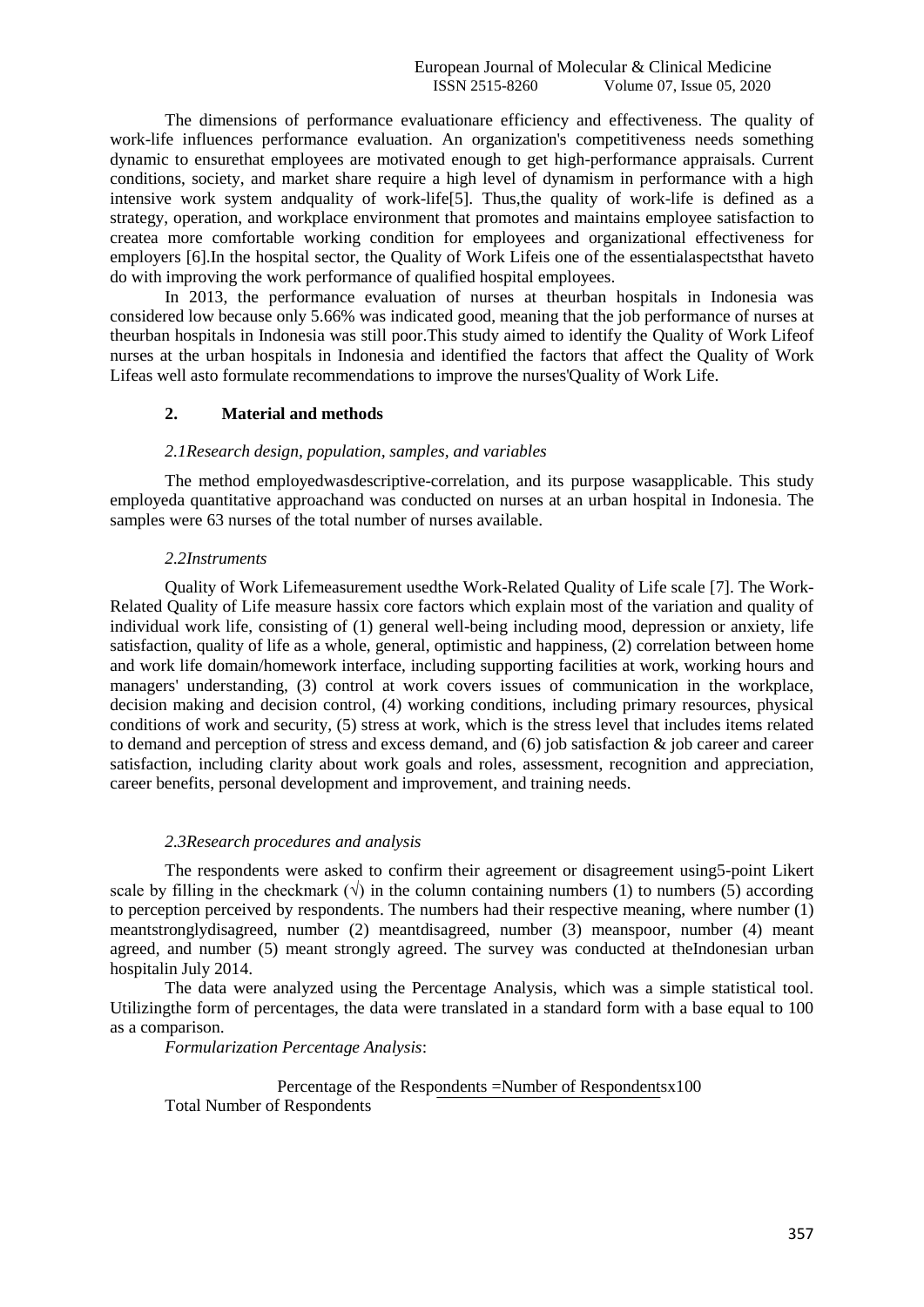## **3.Results**

The Quality of Work Life survey of63 nurses at urban hospital Indonesiautilizedthe Work-Related Quality of Life scale based on 6 (six) psychosocial factors/aspects of Quality of Work Life.

**Table 1.**The Perceptions of General Well-Being Aspects of Nurses at the Indonesian UrbanHospital in 2014

| <b>Perception</b> | Number of          |            |
|-------------------|--------------------|------------|
| Rate              | <b>Respondents</b> | Percentage |
| <b>Very Bad</b>   |                    | 1.6        |
| <b>Bad</b>        | 11                 | 17.5       |
| Good              | 46                 | 73         |
| <b>Very Good</b>  |                    | 7.9        |
| <b>Total</b>      | 63                 | <b>100</b> |

Table 1denotesthat,regarding their welfare, 1.6% of nurses felt very bad, 17.5% of nurses felt bad, 73% of nurses felt well, and 7.9% of nurses had excellent general well-being.

**Table 2**The Perceptions of Homework Interface Aspects of Nurses at the IndonesianUrbanHospital in 2014

| <b>Perception</b> | Number of          | <b>Percentage</b> |
|-------------------|--------------------|-------------------|
| Rate              | <b>Respondents</b> |                   |
| <b>Very Bad</b>   |                    | 1.6               |
| <b>Bad</b>        | 13                 | 20.6              |
| Good              | 46                 | 73                |
| <b>Very Good</b>  | 3                  | 4.8               |
| <b>Total</b>      | 63                 | <b>100</b>        |

Table 2 revealsthat 1.6% of nurses were aware of the adequate facilities they had at work, while theworking hours and the managers'understanding were still terrible. On the other hand,regardingthe facilities in the workplace, working hours, and managers'understanding, 20.6% of nurses perceived itbad, 73% of nurses perceived itgood, and 4.8% of nurses perceived itvery good.

**Table 3.**The Perceptions of Control at Nurses'WorkAspects at the IndonesianUrban Hospital in 2014

| <b>Perception</b><br>Rate | Number of<br><b>Respondents</b> | Percentage |
|---------------------------|---------------------------------|------------|
| <b>Very Bad</b>           |                                 |            |
| <b>Bad</b>                | 22                              | 34.9       |
| Good                      | 37                              | 58.7       |
| <b>Very Good</b>          |                                 | 6.4        |
| <b>Total</b>              |                                 | <b>100</b> |

Table 3 signifiesthat 34.9% of nurses thought thatcommunication at work, decision making,and control decisions were bad. Meanwhile, regarding those three aspects, 58.7% of nurses felt good, and 6.4% of nurses felt very good.

**Table 4.**ThePerceptions of the Working Condition Aspects of Nurses at the Indonesian UrbanHospital in 2014

| <b>Perception</b><br>Rate | Number of<br><b>Respondents</b> | <b>Percentage</b> |
|---------------------------|---------------------------------|-------------------|
| <b>Very Bad</b>           |                                 |                   |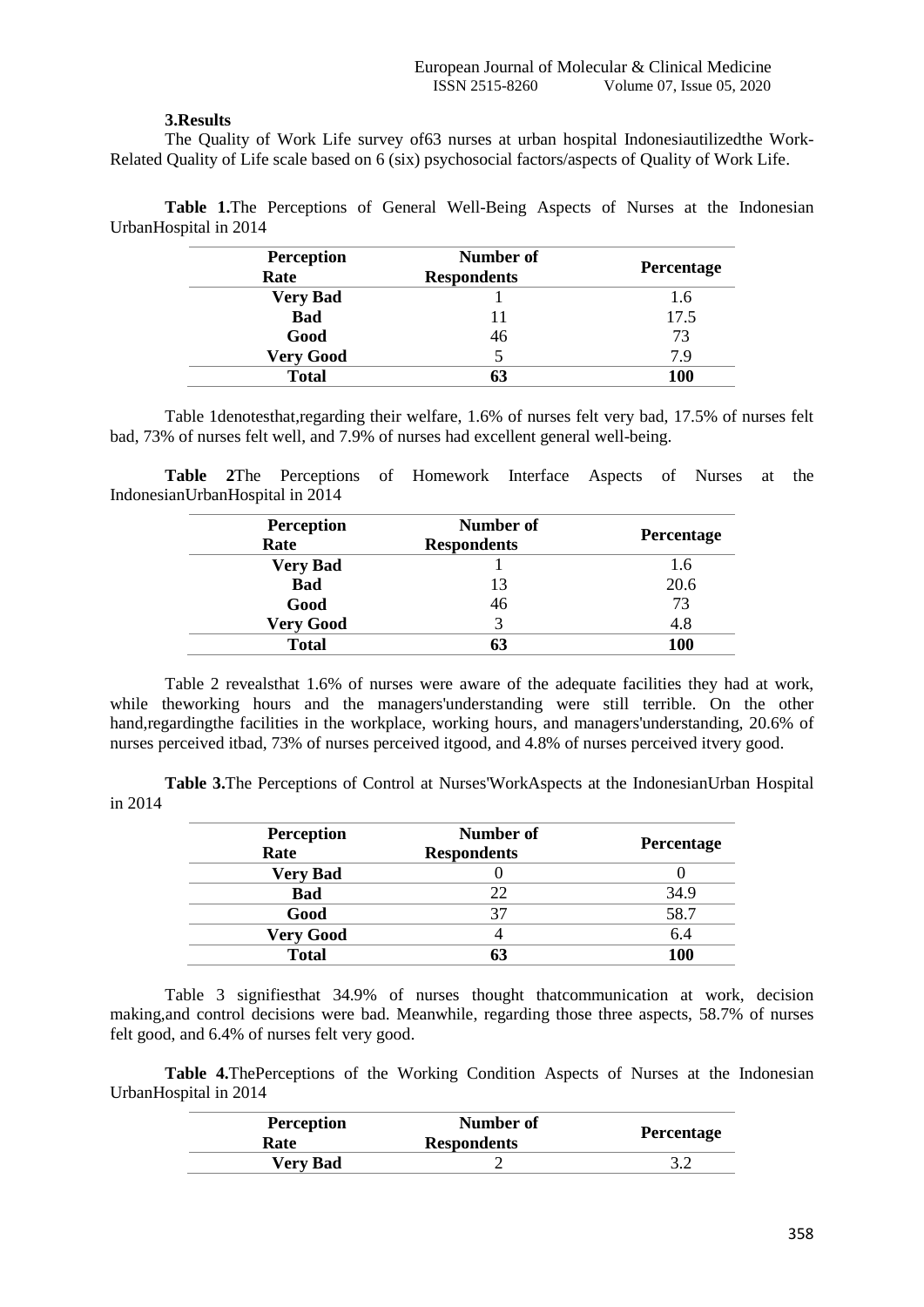|                  | European Journal of Molecular & Clinical Medicine |                           |
|------------------|---------------------------------------------------|---------------------------|
|                  | ISSN 2515-8260                                    | Volume 07, Issue 05, 2020 |
| Bad              | 14                                                | 25.4                      |
| Good             |                                                   | 68.3                      |
| <b>Very Good</b> |                                                   | 32                        |
| <b>Total</b>     | 63                                                | 100                       |

Table 4 signifiesthat regarding essential resources, physical working condition, and safety, 3.2% of nurses perceivedvery poor, 25.4% of nurses perceivedpoor, 68.3% of nurses perceivedgood, and 3.2% of nurses perceivedvery good.

**Table 5.**Perceived Stress at Work Aspects of Nurses at Indonesian Urban Hospital in 2014

| <b>Perception</b><br>Rate | Number of<br><b>Respondents</b> | Percentage |
|---------------------------|---------------------------------|------------|
| <b>Very Bad</b>           |                                 | 23.8       |
| <b>Bad</b>                | 40                              | 63.5       |
| Good                      |                                 | 9.5        |
| <b>Very Good</b>          |                                 | 3.2        |
| <b>Total</b>              |                                 | 100        |

Table 5 exposesthatregarding stress levels at work, 23.8% of nurses had an appallingstress level, 63.5% of nurses had a bad stress level. Meanwhile, 9.5% of nurses werein good condition, and 3.2% of nurses were in excellent condition.

**Table 6**Perceived Job and Career SatisfactionAspects of nurses at Indonesian Urban Hospital in 2014

| <b>Perception</b><br>Rate | Number of<br><b>Respondents</b> | Percentage |
|---------------------------|---------------------------------|------------|
| <b>Very Bad</b>           |                                 | 3.2        |
| <b>Bad</b>                |                                 | 14.3       |
| Good                      |                                 | 74.6       |
| <b>Very Good</b>          |                                 | 79         |
| <b>Total</b>              |                                 | 100        |

Table 6 revealsthat 3.2% of nurses perceivedvery bad concerningthe clarity of goals and work roles, assessment, recognition and appreciation, career benefits, personal development, and improvement, and training needs. In addition, regarding those aspects, 14.3% of nurses perceived thembad, 74.6% nurses perceivedgood,and 7.9% of nurses perceivedvery good regarding the clarity of purpose and role of work, assessment, recognition and appreciation, career benefits, personal development and improvement, and training needs.

**Table 7**Perceived Quality of Work Life of nurses at Indonesian Urban Hospitalin 2014

| <b>Perception</b> | Number of          |            |
|-------------------|--------------------|------------|
| Rate              | <b>Respondents</b> | Percentage |
| <b>Very Bad</b>   |                    | 1.6        |
| <b>Bad</b>        | 18                 | 28.6       |
| Good              |                    | 68.3       |
| <b>Very Good</b>  |                    | 1.6        |
| <b>Total</b>      |                    | 100        |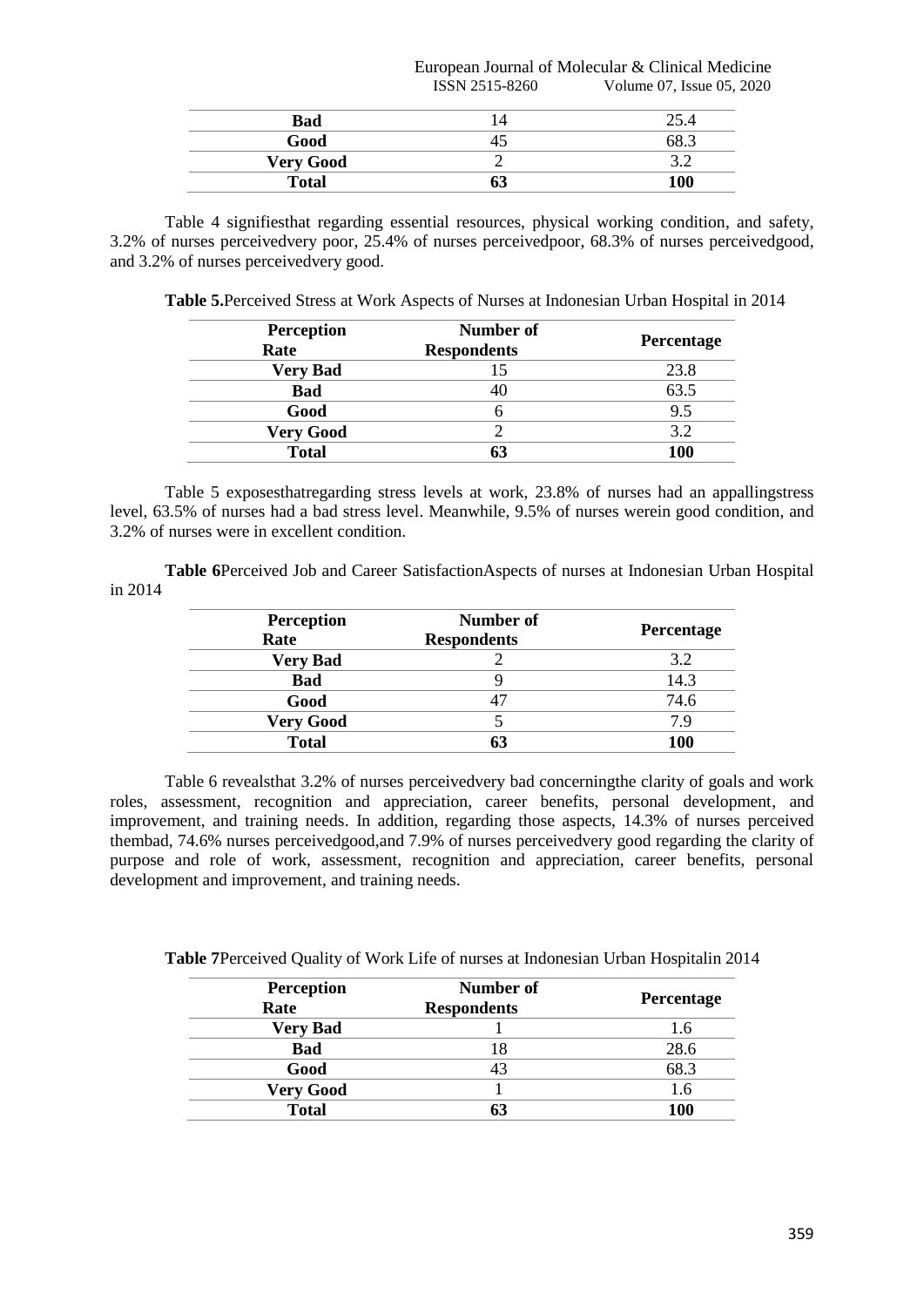Table 7 indicated that 1.6% of nurses believed that their Quality of Work Life was very bad, and 28.6% of nurses thought itwas bad, 68.3% of nurses believed itgood, and 1.6% of nurses believedthat their quality of work-life was excellent.

#### **4.Discussion**

Several factors affect job performance, including the Internal Factors of Individual Nurses and Hospital Factors, both of which influencedthe nurses'quality of work-life.

Based on the results of the Quality of Work Lifesurvey onnurses atthe urban hospital in Indonesia utilizingthe Work-Related Quality of Life scale ofsix core factors, most of the variation and quality of individual work life was elaborated. The results, which was obtained and analyzed using the Percentage Analysis method,identifiedthat most of the aspects still requiredimprovements to achieve organizational goals and qualified employee work.

The aspect of General Well-Beingassesses the perception ofwhether an individual feels good or satisfied with their lifeas a whole. A broader correlationis between psychological well-being and general health aspects. It was obtainedthatGeneral Well-Being valueamounted to80.95%, which means that nurses at urban hospitals in Indonesia feel good and satisfied with their overall condition and liferelated to psychological health and general physical health.

Homework Interface aspects assessed the perception of an individual that feels they can have control over their time, place, and way of working. Perception has a fulfilled life from inside and outside of work, for the benefit of individuals, businesses, and society. With a Homework Interface value of 77.78%, it couldbe statedthat most nurses at theurban hospital in Indonesiacouldmanage time, place, and work methodand balance between life inside and outside work related to individual interests with others. However, there were still 22.22% of nurses who evencannot balance between life inside and outside of work. Failure to balance work and home demands tends to threaten employees' ability to provide the best for both lives.

The Control at Work aspect reflected the level of employee control over what wasconsidered appropriate in their work environment, including opportunities to contribute to the decision-making process that affects them By a Control at Work value of 66.10%, it meant that there werestill a number ofnurses at theurban hospital in Indonesia who contributed to the decision-making process that affected their work. Therefore, that circumstance had the potential to cause stress and affect their health. Otherwise, 34.90% of nurseshad not contributed toit. This conditioncouldhappen because of poor communication between managers and employees. In order to bridge the communication problem,thedevelopment of a "communication strategy" that focused on the correlation between managers and employeeswas suggested. Quality of Work Lifecouldbe predicted mission statement, good communication, good organizational support for training and development, good decision making flexibility, and satisfaction with the organization's recognition of employee contributions [8].

The aspect of Working Conditionassessed employee satisfaction with the available resources, working conditions, and security that their work required effectively. Working Condition value reached 66.67%, meaning that most nurses at the urban hospital in Indonesiaweresatisfied with the available resources, working conditions, and safety. Meanwhile,only 33.33% of nurses who were not satisfied with the aforementioned aspects.

The Stress at Work aspectwasdetermined by an individual's feelings towards excessive pressure and stress at work. TheStress at Work value obtained was 87.30%, whichindicatedthat nurses at theurban hospital in Indonesia experienced high levels of stress.

Job and Career Satisfaction aspect described the level of work environment that could provide the best things to employees in the workplace. The best things for employees involved appreciation, high self-esteem, and fulfillment of individual potential. Job and Career Satisfactionvalueobtained was 82.54%, which meant that there werequite a lot of nurses at theurban hospital in Indonesia who were satisfied with what had been given by the management. Several things that were given to the nurses, such as appreciation, high self-esteem, and the development and fulfilment of individual potential from their careers in order to improve the nurses' performances. The previous studies also mentioned that career opportunities had a positive and significant effect on Quality of Work Life[9].

From some of the aspects mentioned above, the Quality of Work Life of nurses at theurban hospital in Indonesia obtained a value of 69.84%, meaning that most nurses hada good quality of life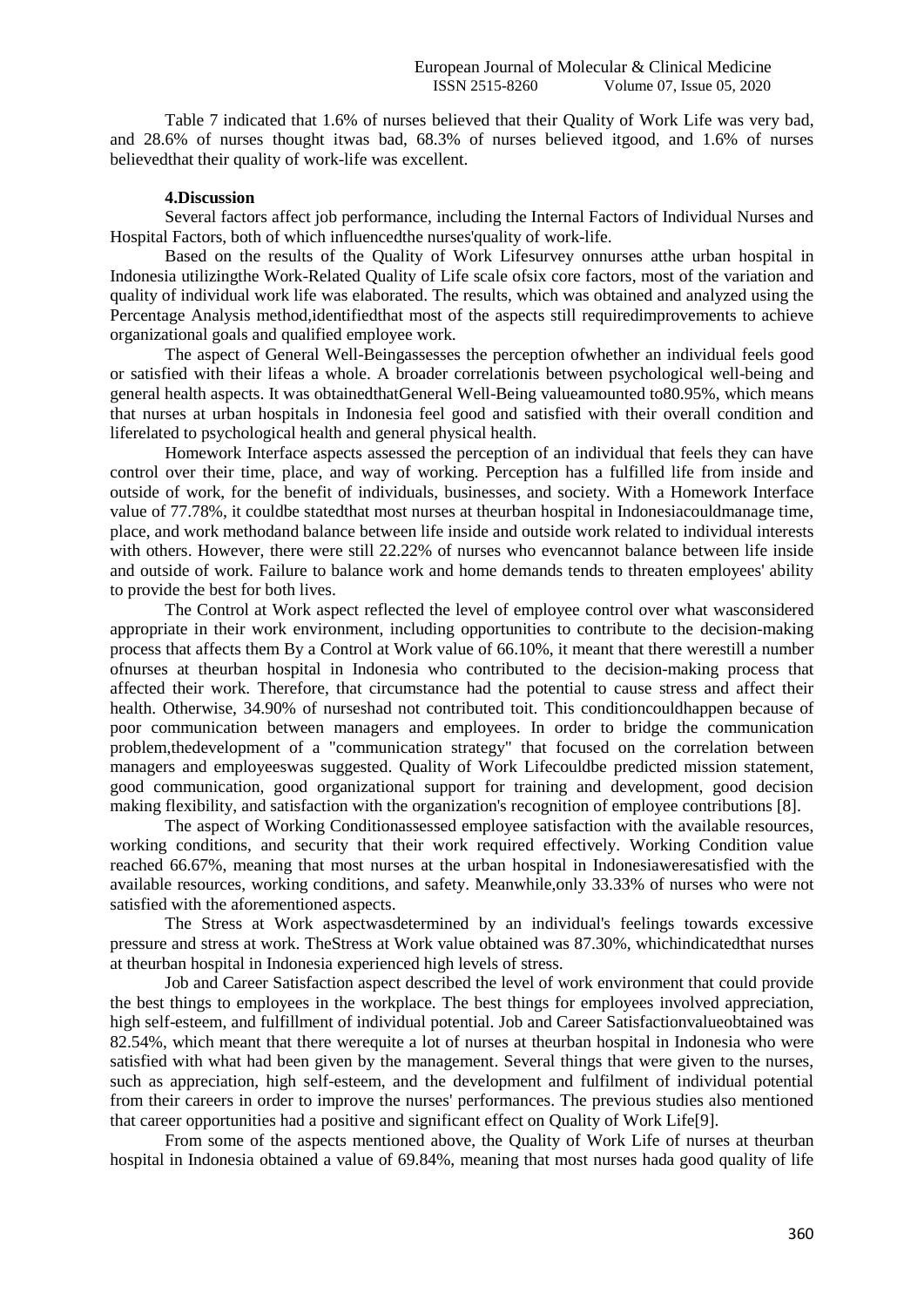despite the fact that31.26% nurses remainedsuffered frompoor Quality of Work Life.The Quality of Work Life value of an employee influences the employee's performance evaluation. The correlationbetween both of themwas linear. Previous research on Quality of Work Life also pointed that the quality of the work-life programs had an effect on increasing organizational commitment and subsequently impacted on employees' performances. The stronger organizational commitment, the better the employees concerned. The application of the quality of work-life programs also affected job satisfaction, which further influenced employees' performances. The higher the level of satisfaction felt towards the company, the better the performance given by the employees [10]. There was a significant correlationbetween the quality of work-life with organizational commitment, absenteeism from work and delay, and both components, partner satisfaction and job security had the most strong impact on organizational commitment[11]. A survey on 1584 civil servants in six countriesconcluded that there was a significant and direct correlationbetween organizational commitment and organizational citizenship behaviour [12].Rai and Tripathi, in their research, suggested that if an organization has a good, sustainable, and reduction Quality of Work-Life policy and system that can be managed well, the results will also be positive. Quality of Work-Life variables hada significant correlationwith job performance [5].

Improving the Quality of Work Life needs to be conductedto create quality performance. The process of improving the Quality of Work Life required a strategy and framework used in the mechanism of performance management, employee career development, and employee involvement to address the main issues of the organization, in this case is the hospital. There was acorrelationbetween the Quality of Work Life and employee satisfaction. All factors were positively related to the Quality of Work Life [13]. They concluded that the Quality of Work Life was positively and significantly related to employees' satisfaction. The most important determinants of Quality ofWork Lifewerephysical factors, psychological factors, and social factors. It couldalso be concluded that an individual's family life was significantly correlated with his Quality of Work-Life level. The level of Quality of Work Lifecouldbe related to organizational efficiency variables measured in terms of employees' perceptions about organizational efficiency pertainingto various factors or employee satisfaction with the organization [14]. The information obtained wasuseful for organizations in increasing the efficiency of individuals and organizations that lead to create human resourcevalues in better working conditions, organizational environment, cost reduction, and increased productivity. High efficiency and productivity of individuals lead to competency development in the workplace through human resourcepractices that lead to increased motivation, work commitment, and satisfaction among employees.

Quality of Work Life of hospital nurses couldbe influenced by nurses' internal factors and internal hospital factors. Individual internal factors include age, gender, marital status, child ownership, the workload at home, dependents at home, position in nursing, work experience, and years of service. Hospital Internal Factors coverSocial and Environmental Factors, consisting of communication, nurse relations, interdepartmental relations, interprofessional relations, and leadership; Operational Factors, consisting of work schedules, the number of nurses, competition, supervisory supervision, and training of new staff; and Hospital Administration Factors, consisting of hospital policies related to human resourceadministration and management systems, career development, salary and health insurance. External hospital factors constitutegovernment policies on hospitals, competitor hospitals, and patients' demand on the system, health care policy, labour market, and hospital outreach[15].

## **5. Conclusion**

The level of nurses' perception at theurban hospital in Indonesia is comparativelybad in the aspects of Stress at Work, Control at Work, Working Condition, Homework Interface.Furthermore, theQuality of Work Liferemains low, so that it gives an overview that the nurses'Quality of Work Lifeat theurban hospital in Indonesia is not adequately proper. The employee's Quality of Work Lifeis influenced by several factors that exist around the employee'senvironment. Bothfactors are the individual's internal and surrounding environment as well as the internal organization/hospital where the individual works or the work environment.